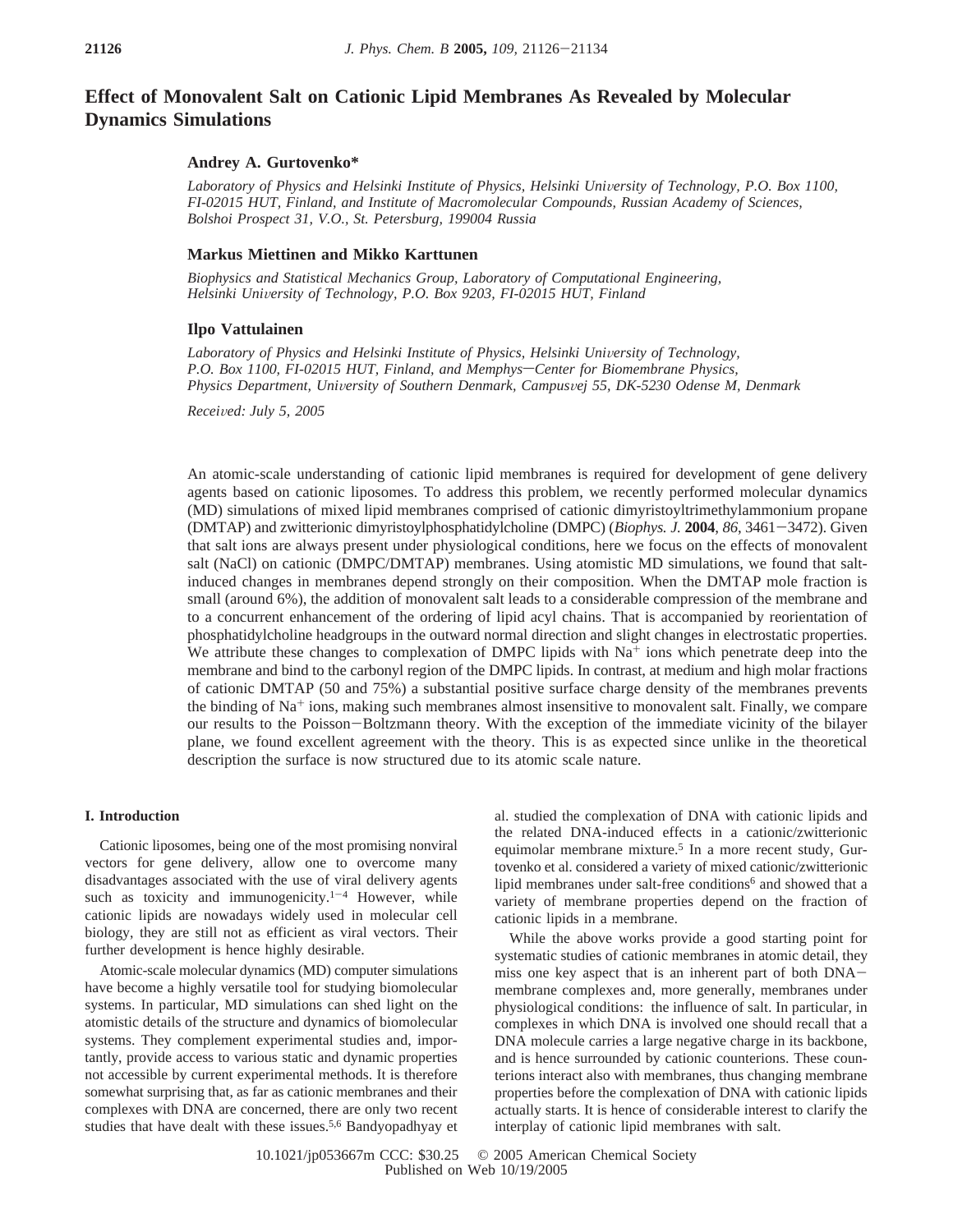

**Figure 1.** Chemical structures of a zwitterionic dimyristoylphosphatidylcholine (DMPC) and a cationic dimyristoyltrimethylammonium propane (DMTAP).

The understanding of salt-induced effects is slightly better for zwitterionic and anionic membranes. Recently, first atomistic MD simulations of zwitterionic phosphatidylcholine lipid bilayers with explicit salt were reported.<sup>7-10</sup> It was found that monovalent cations alter both the structural and dynamical properties of zwitterionic membranes, leading to bilayer compression and enhanced ordering of lipid acyl chains and, consequently, to reduced lateral lipid mobility.7 MD simulations of anionic phosphatidylserine bilayers have further complemented the understanding of related issues. $11-13$  More generally, it is well-known that ions (in particular, cations) can adsorb onto lipid membranes and change their interfacial and electrostatic properties significantly. Experimental studies have shown that cations (especially, divalent ions) interact strongly with anionic lipids. $14-17$  This may be due to direct electrostatic attraction between cations and anionic lipid headgroups. However, salt ions are also known to influence membranes composed of zwitterionic phospholipids, the influence then being sensitive to the type of an ion and its valency.<sup>17-22</sup> Furthermore, salt ions play a significant role in membrane fusion<sup>23</sup> and in transport properties across membranes.

The main objective of this study is to understand how monovalent salt affects the structural and electrostatic properties of mixed cationic/zwitterionic lipid membranes and how the effect of salt depends on membrane composition. As in our previous study,6 we employ classical atomistic MD simulations of zwitterionic dimyristoylphosphatidylcholine (DMPC) and cationic dimyristoyltrimethylammonium propane (DMTAP) bilayers; see Figure 1. These lipids have the same nonpolar hydrocarbon chains and differ only by their headgroups. Such DMPC/DMTAP binary lipid mixtures have been studied experimentally in the presence of  $DNA^{24-27}$  as well as through computer simulations.5

To study the effects of salt, we varied the NaCl concentration in three different DMPC/DMTAP membrane mixtures. We show that monovalent salt affects the structural properties of cationic membranes. When the DMTAP fraction is small, monovalent salt plays a prominent role and has a strong influence on membrane properties through binding of sodium ions to the carbonyl region of zwitterionic DMPC. The resulting formation of complexes of DMPC lipids with  $Na<sup>+</sup>$  ions leads to an

enhanced packing of lipids, which in turn leads to a variety of further changes in bilayer properties. In contrast, at medium and high DMTAP concentrations a large positive surface charge at a membrane-water interface prevents the binding of  $Na<sup>+</sup>$ ions to DMPC lipids, and monovalent salt is found to have only a minor effect.

#### **II. Model and Simulation Details**

Zwitterionic DMPC and cationic DMTAP were used for atomistic simulations of lipid bilayer mixtures under the influence of monovalent NaCl salt. DMPC and DMTAP were described by a united atom representation in terms of 46 and 39 interaction sites, respectively; see Figure 1. Force field parameters for the lipids are based on the united atom force field of Berger et al.<sup>28</sup> This description has been previously validated for PC lipid bilayers<sup>29,30</sup> against experimentally observed values for the area and volume per lipid. $31$  The force field parameters for DMPC and DMTAP are available on-line at http://www.softsimu.org/downloads.shtml. For water we used the SPC water model.<sup>32</sup> For NaCl we employed the default set of parameters supplied within the Gromacs force field,33,34 while being aware of the effects of different models for sodium and chloride ions.35

The Lennard-Jones interactions were cut off at 1 nm without shift or switch functions. Since truncation of electrostatic interactions is known to lead to pronounced artifacts in simulations of lipid bilayers,  $36-38$  the long-range interactions were handled using the particle-mesh Ewald (PME) method.<sup>39,40</sup> All simulations were performed in the *NpT* ensemble at 323 K and 1 bar. Temperature was chosen such that the lipid bilayers were in the liquid-crystalline phase (for a DMPC/DMTAP binary mixture the main transition temperature has a maximum of about 310 K at  $\chi_{TAP} \approx 0.45$ , see ref 26). A Berendsen thermostat with a coupling time constant of 0.1 ps and a Berendsen barostat $41$  with a coupling time constant of 1.0 ps were employed. All lipid bond lengths were constrained using the LINCS algorithm, $42$  while SETTLE $43$  was used for water. The bilayers were set to align in the *xy*-plane. The equations of motion were integrated with a time step of 2 fs. All simulations were performed using the GROMACS suite.<sup>33,34</sup>

We considered three different binary mixtures of DMPC and DMTAP with a varying molar fraction of cationic DMTAP (*ø*TAP): 0.06, 0.50, and 0.75. As the starting point, we used the final, equilibrated structures of DMPC/DMTAP bilayers from our previous study without salt.6 They are available at http:// www.softsimu.org/downloads.shtml. These bilayers consisted of 128 lipids, ∼3600 water molecules, and Cl<sup>-</sup> counterions to neutralize the positive charges of the DMTAP lipids. Since salt ions are able to bind to water molecules and, consequently, to decrease the hydration level of lipids, the number of water molecules was increased here by a factor of 1.5. The resulting bilayers contained ~5100 ( $\chi_{\text{TAP}}$  = 0.06) to ~5500 ( $\chi_{\text{TAP}}$  = 0.75) water molecules. They were used as initial configurations in our present salt-free bilayer simulations, which were performed to serve as a reference for studying salt effects.

To study the effects of salt, all three salt-free systems were first preequilibrated for 20 ns. Randomly chosen water molecules were then replaced by  $Na^+$  and  $Cl^-$  ions. We studied three different NaCl concentrations for each bilayer: 0.1, 0.5, and 1.0 M. To implement this,  $9-96$  pairs of Na<sup>+</sup> and Cl<sup>-</sup> ions were added.

In total, we simulated 12 bilayers (3 DMPC/DMTAP mixtures at 4 salt concentrations including salt-free systems). Each system had more than 21 000 atoms. Cationic lipid bilayers with salt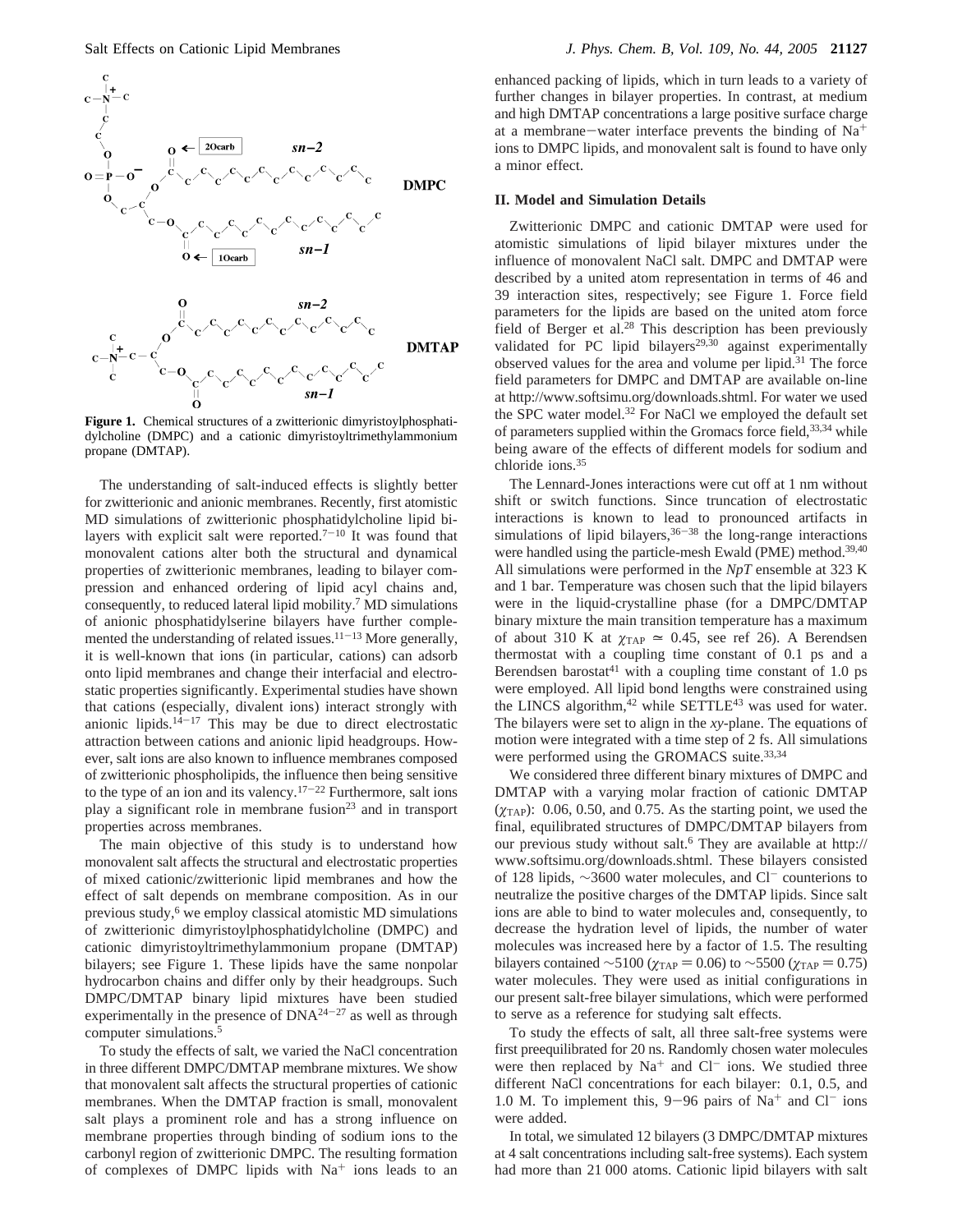

**Figure 2.** Time evolution of coordination numbers  $N_c$  of sodium ions bound to carbonyl oxygens of DMPC or to water oxygens. Results are shown for molar fractions  $\chi_{\text{TAP}} = 0.06$  (top) and  $\chi_{\text{TAP}} = 0.50$  (bottom). NaCl concentration is  $0.1$  M in both cases.

were simulated for 70 ns each, while for salt-free systems the times ranged from 50 to 60 ns. Only the last 20 ns of the trajectories were used for analysis (see next section). As a critical test, one of the simulations (an equimolar DMPC/DMTAP mixture with 0.5 M of NaCl) was extended to 200 ns. The combined simulation time of all simulation runs exceeds 0.9 *µ*s. Each simulation was run in parallel over four processors on an IBM eServer Cluster 1600 system or on a cluster of 3.2 GHz Pentium 4 CPUs.

## **III. Results and Discussion**

**A. Equilibration and Ion Binding.** Equilibration is of concern in all MD simulations of membrane systems. This is particularly true if salt is present, since, from computational perspective, the time scales involved may become substantial. This is well demonstrated by recent studies by Böckmann et al., who found that the association of ions with PC headgroups is a slow process with typical time scales ranging from 20 to 100 ns depending on the nature of salt used.7,8

For salt-free membranes we used the standard approach and computed the area per lipid to monitor equilibration. Even in these salt-free cases, however, we found that the equilibration of counterions with respect to the headgroup region is slow: 30 ( $\chi_{\text{TAP}} = 0.06$  and  $\chi_{\text{TAP}} = 0.75$ ) to 40 ns ( $\chi_{\text{TAP}} = 0.50$ ) is needed for the area per lipid to become stable (data not shown). For systems with salt the equilibration takes even longer. As demonstrated in recent computational studies,7,8 the slowest processes in phosphatidylcholine lipid bilayers with monovalent salt are associated with the binding of sodium ions to the lipid carbonyl region. Therefore, to monitor equilibration in simulations with salt, we measured the coordination numbers of Na+ ions with lipid carbonyl and water oxygens.

In Figure 2 we show the time evolution of sodium ion-DMPC carbonyl oxygen coordination numbers, *N*<sub>C</sub> (denoted as 1Ocarb and 2Ocarb, see Figure 1), as well as those for sodium ions and water oxygens. The results are shown for small (*ø*TAP  $= 0.06$ ) and intermediate ( $\chi_{\text{TAP}} = 0.5$ ) DMTAP molar fractions in aqueous solution with 0.1 M of NaCl. The coordination numbers of  $Na<sup>+</sup>$  ions with DMTAP carbonyl oxygens are not shown because we did not find any noticeable binding of sodium

ions to them. This may be due to the chemical structure of DMTAP: the binding of  $Na<sup>+</sup>$  is prevented by the cationic TAP headgroup located rather close to the carbonyl region of lipid chains; see Figure 1. Coordination numbers presented in Figure 2 were calculated by counting the total numbers of target oxygens within the first coordination shell of a sodium ion. The radius of the shell was set to 0.31 nm, as obtained from the corresponding radial distribution functions.

As seen in Figures 2 (top) and 3 (top) the sodium ions bind to DMPC carbonyl oxygens when the DMTAP fraction is small  $(\chi_{TAP} = 0.06)$ . For Na<sup>+</sup> ions this process is accompanied by loss of water molecules from their first hydration shell as illustrated in Figure 2 (top). The overall picture here is reminiscent to that found in previous studies<sup>7,8</sup> for zwitterionic PC lipid bilayers with monovalent salt and, to a smaller extent, also with ref 9. Additionally, a similar binding of sodium counterions to the ester lipid region was found in a recent MD study of anionic phosphatidylserine bilayers.<sup>13</sup> An exponential fit to the curves in Figure 2 (top) gives sodium binding times of 32 and 26 ns for DMPC carbonyl and water oxygens, respectively, for 0.1 M salt. Increasing the salt concentration speeds up the binding: for the Na-Ocarb coordination number the same exponential fit yields binding times of 17 and 10 ns for salt concentrations of 0.5 and 1.0 M, respectively (data not shown). Nevertheless, we decided to consider the first 50 ns as an equilibration period for *all* bilayer simulations with NaCl, using the last 20 ns (out of 70 ns) for subsequent analysis.

The situation changes completely when the DMTAP concentration is increased to an intermediate value,  $\gamma_{\text{TAP}} = 0.5$ . Then, sodium ions do *not* bind to the carbonyl region of the DMPC lipids, and correspondingly, they do *not* lose water from their first hydration shells; see Figure 2 (bottom) and also Figure 3 (bottom). Since half of all lipids are now cationic, the most plausible explanation is that a large positive surface charge of the bilayer is responsible for such behavior. As a critical test of this finding, for an equimolar DMPC/DMTAP mixture ( $\gamma_{TAP}$ )  $= 0.5$ ) with 0.5 M of NaCl, we extended our simulations up to 200 ns. We did not find any noticeable and stable binding of sodium ions to the DMPC carbonyl region. The same picture also emerges for cationic membranes with high DMTAP concentration,  $\chi_{TAP} = 0.75$  (data not shown).

Now, let us discuss the binding of  $Na<sup>+</sup>$  ions to cationic membranes at  $\gamma_{\text{TAP}} = 0.06$  in more detail. The coordination numbers of sodium ions with DMPC carbonyl oxygens in Figure 2 were calculated by averaging over all  $Na<sup>+</sup>$  ions. To obtain the average number of DMPC lipids bound to a sodium ion, one needs only to average over sodium ions having PC carbonyl oxygens in their first coordination shells. Such an averaging shows that  $3.24 \pm 0.15$ ,  $2.69 \pm 0.14$ , and  $2.89 \pm 0.18$  DMPC lipids are bound, on the average, to a sodium ion when the salt concentrations are 0.1, 0.5, and 1.0 M, respectively. These average values of coordination numbers for Na-Ocarb pairs can, however, vary significantly within the bilayer, as is illustrated in Figure 4 for a bilayer with 0.5 M salt. It is clear that when a sodium ion penetrates deep into the cationic membrane  $(z \leq 2$  nm) it binds to PC carbonyl oxygens and, at the same time, loses its coordinated water as well as  $Cl<sup>-</sup>$  ions. The maximal value of the coordination number for Na-Ocarb is about 3.0 at  $z = 1$  nm, i.e., larger than the average value of 2.69; see Figure 4.

The obtained average values for coordination numbers of Na-Ocarb pairs mean that a sodium ion binds on average to roughly *three* DMPC lipid molecules (no binding of sodium ions to DMTAP lipids was observed). This finding is in agreement with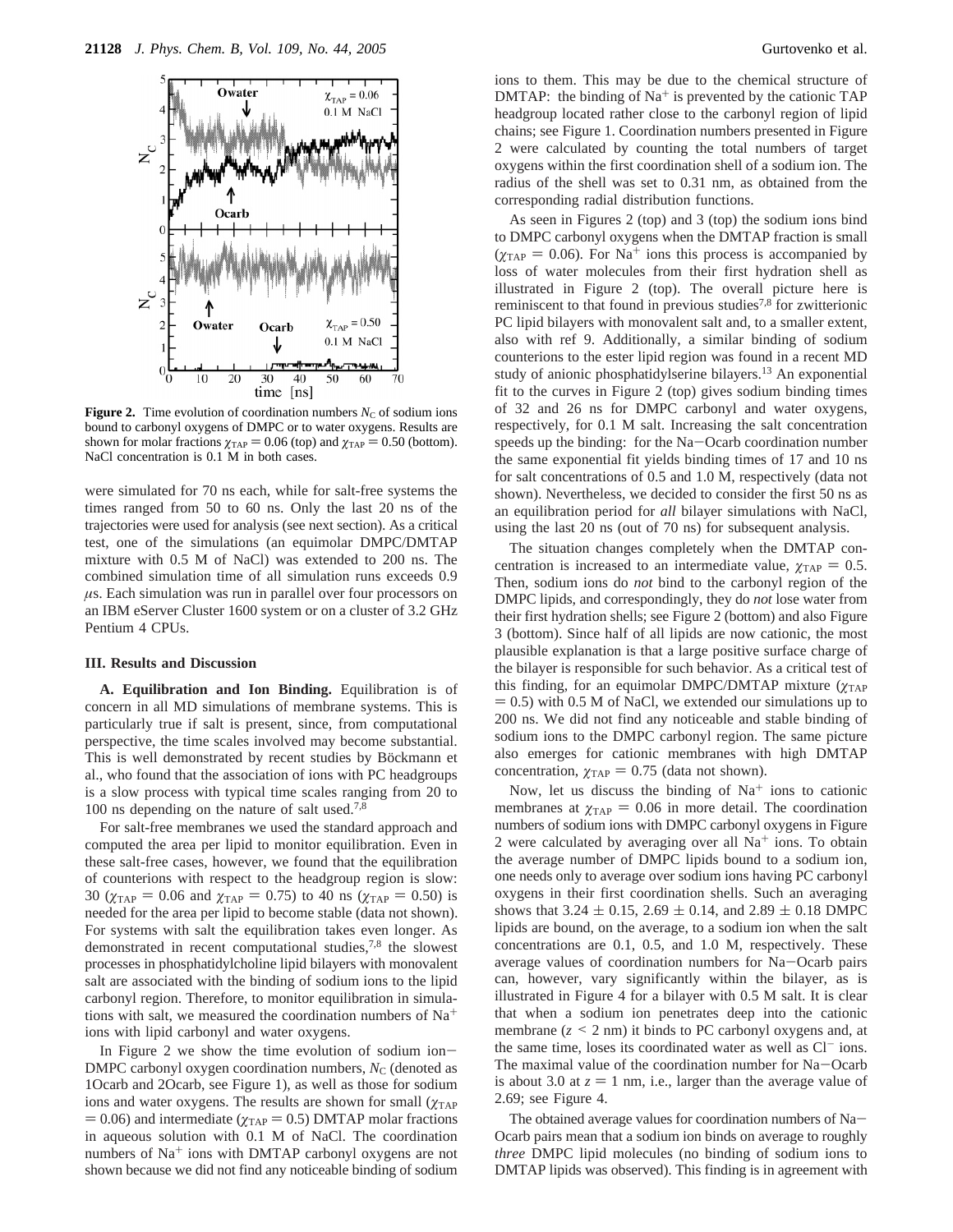

**Figure 3.** (top) Structure of the DMPC/DMTAP bilayer after 70 ns with 0.1 M NaCl and  $\gamma_{TAP} = 0.06$ . Lipids shown are DMPC (cyan) and DMTAP (yellow). Sodium ions are shown as blue spheres. Water is not shown. (bottom) Corresponding structure for an intermediate DMTAP fraction,  $\chi_{\text{TAP}} = 0.50$ .



**Figure 4.** Average coordination numbers  $N_C$  of sodium ions with DMPC carbonyl oxygens (solid line), with water oxygens (dashed line), and with Cl- ions (line with circles). Results are shown as a function of distance  $z$  from the bilayer center for a cationic membrane with  $\chi_{\text{TAP}}$  $= 0.06$ , the NaCl concentration being 0.5 M.

recent computational results<sup>7</sup> for POPC lipid bilayers in aqueous solutions with monovalent salt. Another recent MD study devoted to effects of NaCl on DPPC lipid bilayers<sup>9</sup> revealed



**Figure 5.** Average fractions of DMPCs involved in various sodiumlipid complexes for cationic membranes at  $\chi_{TAP} = 0.06$ : "0", DMPCs are not bound to sodium ions; "1", one sodium ion binds to a single DMPC; "2", one sodium ion forms a complex with two DMPCs, etc. The error bars are computed as standard deviations.

the binding of a sodium to two lipid molecules only. This discrepancy may be caused by the shorter simulation times (10 ns) employed in ref 9.

The above "averaged" picture of the binding of a  $Na<sup>+</sup>$  ion to three PC lipids is, however, oversimplified. A more detailed analysis of the sodium-lipid complexation reveals a broad distribution of DMPC lipids over complexes of various types; see Figure 5. First, a substantial fraction of DMPC lipids is not involved in Na-DMPC complexes at all. That fraction systematically decreases with increasing salt concentration from 0.78 (0.1 M NaCl) to 0.54 (1.0 M NaCl). Second, the main contribution to Na-DMPC complexation is provided by complexes of *three* and *four* DMPC lipids. At 0.1 M NaCl the complexes of four lipids dominate slightly over those formed by three lipids. This, along with the fact that contributions of Na-DMPC complexes with one and two lipids are negligible, leads to a rather large value of the average coordination number (3.24) for Na-Ocarb pairs. At higher NaCl concentrations, the contributions from complexes formed by three and four lipids are the same. At 0.5 M NaCl, a relatively large fraction of lipids involved in complexes with two lipids decreases the average value of coordination number for Na-Ocarb as compared to that for the bilayer system with 1.0 M salt (2.69 vs 2.89). It is noteworthy that for a cationic membrane with 1.0 M NaCl the observed *<sup>a</sup>*V*erage* binding of a Na<sup>+</sup> ion to <sup>∼</sup>3 DMPC lipids is caused not only by the formation of complexes involving three lipids but also by the presence of lipids organized in complexes consisting of four and two lipids, such lipids being present in the bilayer in an approximate ratio 2:1. We note that a rather broad distribution of PC lipids over various complexes with sodium ions was also found in pure DMPC lipid bilayers under the influence of monovalent salt.<sup>10</sup>

**B. Structure of Lipid Bilayers.** The DMTAP-contentdependent binding of sodium ions found for DMPC/DMTAP membranes means that the effect of monovalent salt on structural membrane properties depends on the concentration of cationic lipids. Adding monovalent salt to a cationic bilayer leads to a pronounced decrease in the area per lipid for a bilayer with a small cationic lipid content ( $\chi_{\text{TAP}} = 0.06$ ). For medium and high DMTAP fractions ( $\chi_{\text{TAP}} \geq 0.5$ ) the average area per lipid is only weakly affected; see Figure 6. For salt-free bilayers the area per lipid depends nonmonotonically on DMTAP fraction, as discussed in our previous study.<sup>6</sup> An even stronger nonmonotonic dependence has been observed in monolayer studies using cationic lipids.44 The overall compression of a cationic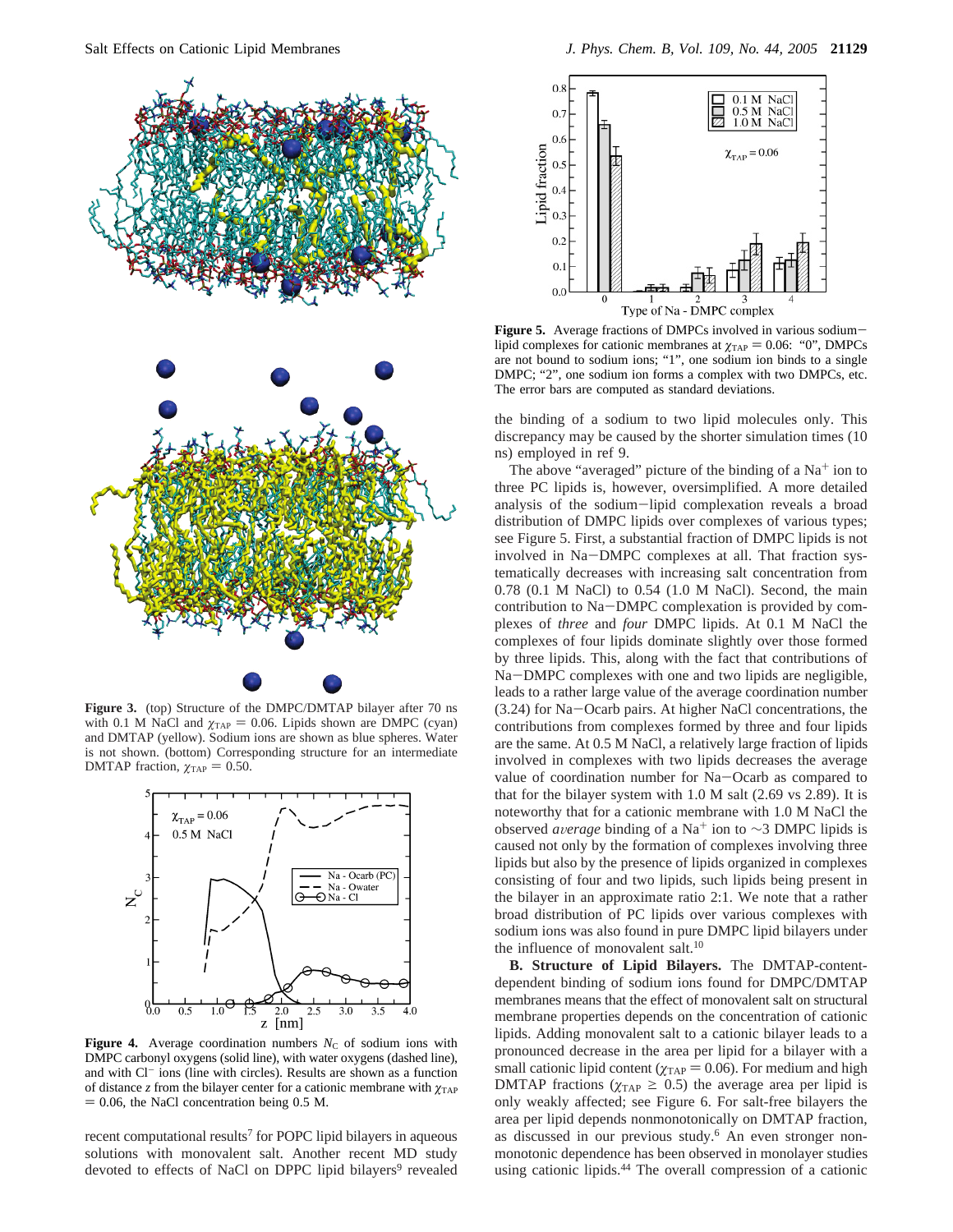

**Figure 6.** Average area per lipid, 〈*A*〉, as a function of NaCl concentration for all  $\chi_{\text{TAP}}$  considered. Typical standard deviations in  $\langle A \rangle$  are shown for bilayer systems with  $\chi_{\text{TAP}} = 0.50$ .



**Figure 7.** Scaled number densities  $\rho_N(z)$  for a DMPC/DMTAP bilayer at  $\gamma_{\text{TAP}} = 0.06$  and NaCl concentration of 0.5 M: (top) number density profiles for lipids, water, sodium ions, and chloride ions; (bottom) number density profiles for DMPC nitrogens, DMPC phosphorus atoms, DMPC carbonyl oxygens 2Ocarb and 1Ocarb, and DMTAP nitrogens. The case of  $z = 0$  corresponds to the bilayer center.

membrane with  $\chi_{\text{TAP}} = 0.06$  is about 6.5% in area (from 0.632)  $\pm$  0.09 nm<sup>2</sup> for a salt-free system to 0.592  $\pm$  0.07 nm<sup>2</sup> for a system with 1.0 M salt). This compression, also reported in MD studies of neat PC lipid bilayers under the influence of monovalent salt, $7,9,10$  can be attributed to a more compact packing of DMPC lipids because of the formation of lipidsodium complexes.

Locations of various groups of lipids and salt ions can be visualized through number density profiles. That is shown in Figure 7 (scaled by their maximal values for clarity) for  $\chi_{TAP}$  $= 0.06$  and 0.5 M NaCl. Binding of sodium ions to the membrane is now clearly seen: sodium ions penetrate deep into the DMPC carbonyl region, and their number density peak coincides almost exactly with those of DMPC carbonyl oxygens, 1Ocarb and 2Ocarb; see Figure 7. We also note that carbonyl oxygens of *sn*-1 PC acyl chains (1Ocarb) are located deeper in the bilayer than those of *sn*-2 PC chains (2Ocarb); see Figure 7 (bottom). The 2Ocarb oxygens are, therefore, more easily accessible to sodium ions, and hence the  $Na<sup>+</sup>$  ions bind mostly to the *sn*-2 DMPC carbonyl oxygens (data not shown). In turn, as Figure 7 (top) demonstrates, most of the chloride ions are mainly located in bulk water about  $0.5-1$  nm from the watermembrane interface.



**Figure 8.** Scaled number densities  $\rho_N(z)$  for a cationic bilayer with  $\chi_{\text{TAP}} = 0.5$  in aqueous solution with 0.5 M NaCl. Curves are marked in the same way as those in Figure 7.

The situation is different for bilayers with medium and high DMTAP content; see Figure 8. Sodium ions do not penetrate into the membrane but are located in bulk water instead. Chloride ions are also in bulk water but they get closer to the water-membrane interface than they do for  $\chi_{\text{TAP}} = 0.06$ ; see Figure 7 (top). That is due to slightly enhanced binding of Cl<sup>-</sup> ions to DMPC nitrogens and, to a smaller extent, to TAP headgroups. Note that the distance between the number density peaks of phosphorus and nitrogen atoms of DMPC headgroups increases as DMTAP fraction increases (Figures 7 (bottom) and 8 (bottom)). That is a sign of a DMTAP-induced reorientation of the PC headgroups.<sup>6</sup> Thus, the above difference in the  $Na<sup>+</sup>$ binding for cationic membranes of different DMPC/DMTAP compositions is clearly observed also from the number density profiles.

**C. Ordering of Lipid Acyl Chains and Orientation of Zwitterionic Lipid Headgroups.** The changes in 〈*A*〉 for membranes with small cationic lipid content (Figure 6) are related to the ordering of lipid chains characterized by the deuterium order parameter S<sub>CD</sub>

$$
S_{\rm CD} = \frac{1}{2} \langle 3 \cos^2 \theta - 1 \rangle \tag{1}
$$

Here  $\theta$  is the angle between the CD bond and the bilayer normal, and the brackets denote averaging over time and lipid molecules. In our united-atom model the positions of the deuterium atoms are not available; they, however, can be reconstructed from the positions of three successive carbons under assumption of ideal tetrahedral geometries of  $CH<sub>2</sub>$  groups.<sup>45,46</sup>

In Figure 9 we plot the deuterium order parameter  $|S_{CD}|$ averaged over *sn*-1 and *sn*-2 chains for DMPC and DMTAP for  $\chi_{\text{TAP}} = 0.06$ . It is seen that the behavior of  $|S_{\text{CD}}|$  is well correlated with that of the area per lipid (see Figure 6): adding monovalent salt to a cationic membrane having a small DMTAP fraction leads to a compression of the membrane and, correspondingly, enhances the ordering of the acyl chains. This finding is in agreement with computational studies of pure PC lipid bilayers under influence of NaCl.7,9 In contrast to the case  $\gamma_{\text{TAP}} = 0.06$ , the order parameter  $|S_{\text{CD}}|$  turns out to be almost insensitive to the presence of salt for cationic bilayers with higher DMTAP fractions, Figure 10.

To further illustrate the effects of salt on the ordering of the acyl chains, we calculated the average value of  $|S_{CD}|$  for the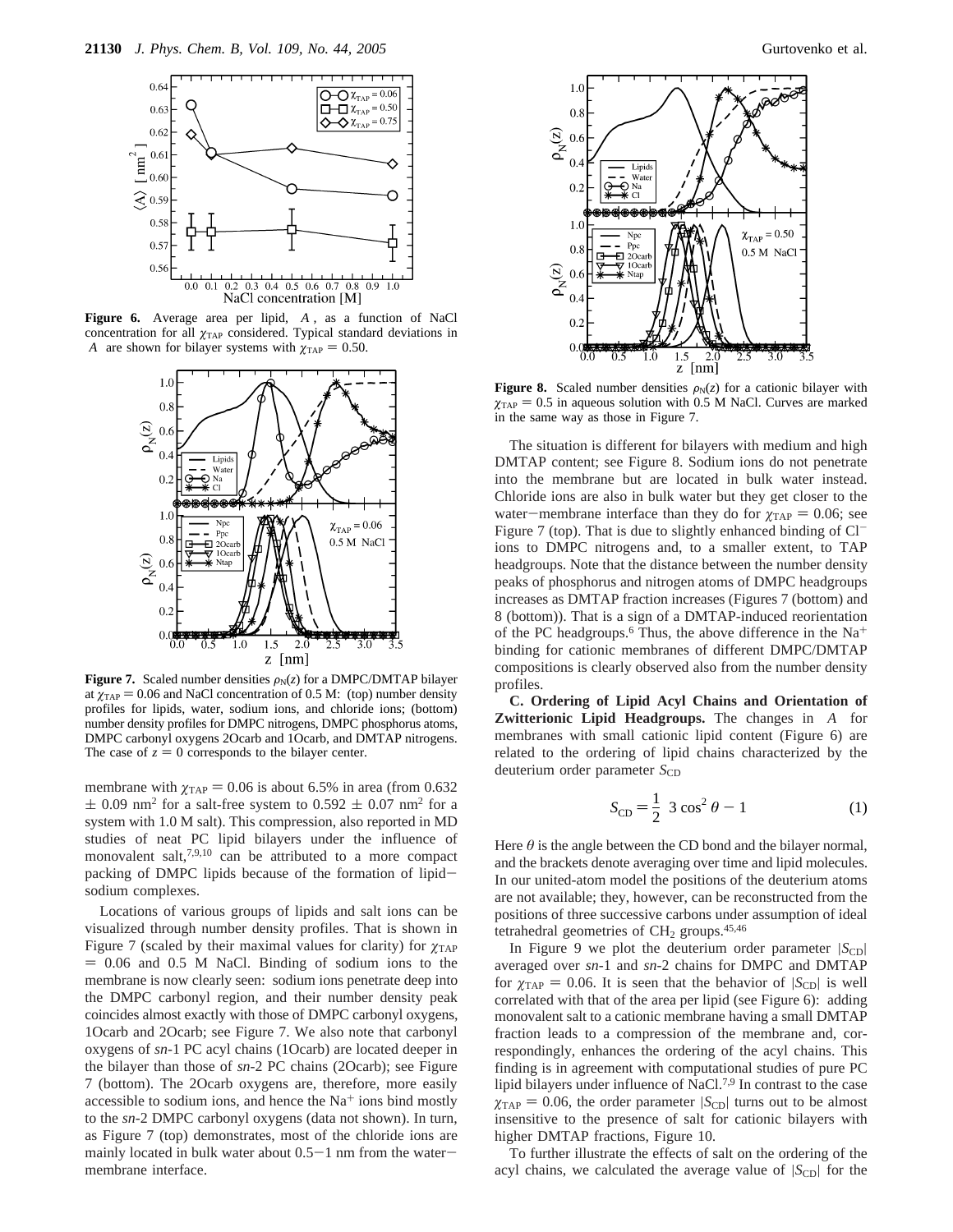

**Figure 9.** Deuterium order parameter  $|S_{CD}|$  averaged over *sn*-1 and *sn*-2 chains for DMPC (top) and DMTAP (bottom) at  $\chi_{TAP} = 0.06$ . The numbering of carbon atoms starts from the ester region. The error bars are computed by splitting trajectories into 10 pieces of 2 ns each. The error bars for  $|S_{CD}|$  of DMPC (top) are of the same size as the symbols.



**Figure 10.** Deuterium order parameter  $|S_{CD}|$  averaged over *sn*-1 and *sn*-2 chains for DMPC (top) and DMTAP (bottom) at  $\chi_{TAP} = 0.50$ . The error bars are of the same size as the symbols.

first seven hydrocarbons (from C2 to C8). This "plateau" order parameter *S*ave is plotted in Figure 11 separately for DMPC and DMTAP lipids. Again, we find a clear connection between changes in  $S_{\text{ave}}$  and  $\langle A \rangle$  upon adding salt. Smaller area per lipid corresponds to a larger "plateau" order parameter and vice versa. The influence of salt on the "plateau" order parameter *S*ave of bilayer systems with  $\chi_{\text{TAP}} = 0.06$  is very pronounced, while bilayers with  $\chi_{\text{TAP}} \geq 0.5$  demonstrate only slight changes in *S*ave.

A closer inspection of Figure 11 shows interesting features with regard to changes in  $S_{ave}$  for cationic membranes with  $\chi_{TAP}$  $= 0.06$ . For a salt-free bilayer system, DMTAPs are more disordered than DMPCs. This is in agreement with our previous study; see Figure 6 of ref 6. When salt is added, the overall area of the membrane decreases and the ordering of acyl chains of *both* DMPC and DMTAP is enhanced. It is interesting, however, that this enhancement in  $|S_{CD}|$  turns out to be higher for DMTAPs (which do *not* form complexes with Na<sup>+</sup>) than that for DMPCs. At all nonzero salt concentrations the value of *S*ave of DMTAPs exceeds that of DMPCs; see Figure 11.



**Figure 11.** Plateau order parameter  $S_{ave}$  calculated by averaging  $S_{CD}$ over C2 to C8 hydrocarbons. Shown are results for DMPC (top) and DMTAP (bottom) as a function of NaCl concentration. Typical standard deviations are shown for bilayer systems with  $\chi_{\text{TAP}} = 0.50$ .



lipid headgroup and the bilayer normal as a function of  $\chi_{TAP}$ . Typical standard deviations are shown for salt-free systems.

Of particular interest is also the orientation of zwitterionic DMPC headgroups which possess a dipole moment along the <sup>P</sup>-N vector, see Figure 1, and, therefore, contribute to the electrostatic potential across the membrane. In Figure 12 we plot the average angle  $\langle \alpha \rangle$  between the P-N vector of the DMPC headgroup and the outward bilayer normal for all bilayer systems considered. When DMTAP fraction is small ( $\chi_{\text{TAP}} = 0.06$ ), the addition of monovalent salt leads to a clear ( $\approx 7.5^{\circ}$ ) reorientation of the PC headgroups out of the bilayer. A similar effect has been found for pure phosphatidylcholine bilayers with salt.<sup>7,10</sup> For larger DMTAP fractions ( $\chi_{\text{TAP}} = 0.5$  and  $\chi_{\text{TAP}} = 0.75$ ) salt has no effect on the PC headgroup orientation; see Figure 12. In addition to the effects of salt, we would like to point out that at high DMTAP concentrations the DMPC headgroups are already reoriented considerably due to their coordination with DMTAP headgroups.<sup>6</sup>

**D. Electrostatic Potential and Surface Charge Density.** For each bilayer system we computed charge densities of various bilayer components. In general, the charge density profiles follow rather closely the number densities: for small DMTAP concentrations the positive charges of DMTAP and  $Na<sup>+</sup>$  bound to DMPC are compensated by the phosphate groups of DMPC. For large *ø*TAP, positive charges of DMTAP are compensated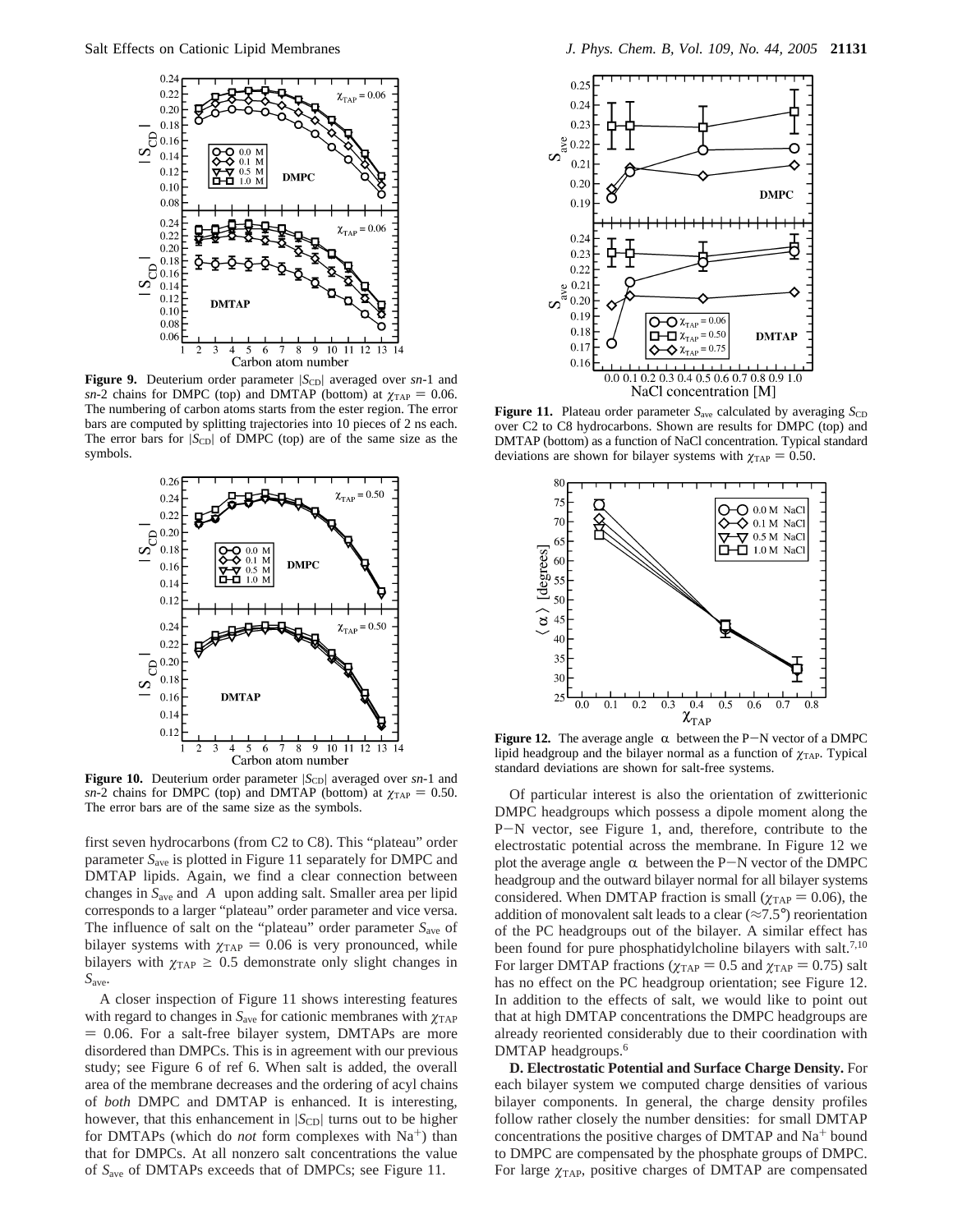

**Figure 13.** Electrostatic potential  $V(z)$  across a membrane having  $\chi_{\text{TAP}}$  $= 0.06$ . Systems: 0.0 M (solid line), 0.1 M (stars), and 0.5 M (dashed line) of NaCl. The potential was set to zero at the bilayer center. Potential for a bilayer with 1.0 M of NaCl is essentially identical with the 0.5 M case and is not shown here.

by phosphate groups of DMPC as well as by water molecules and chloride ions. Then, sodium ions are mostly neutralized by chloride ions in bulk water.

The electrostatic potential  $V(z)$  across a monolayer was calculated by integrating twice over the charge densities. We found that adding monovalent salt to a cationic membrane with low cationic lipid content leads to a slight increase of the overall electrostatic potential across the monolayer; see Figure 13. The increase depends on salt concentration and saturates at 0.5 M NaCl, being around 80 mV. This finding qualitatively agrees with results for pure PC lipid bilayers with salt<sup>7,9,10</sup> and can be attributed to the reorientation of the DMPC headgroups (cf. Figure 12). The electrostatic potential of cationic bilayers with higher DMTAP fractions,  $\gamma_{\text{TAP}} \geq 0.50$ , for which salt does not change the *average* P-N vector orientation, remains unchanged as compared to the  $V(z)$  of corresponding salt-free bilayer systems; see Figure 12 in ref 6.

Since cationic membranes possess a substantial positive surface charge, it is interesting to explore how monovalent salt affects the electric surface properties of membranes. In practice, a lipid bilayer cannot be thought of as being an ideal planar charged surface because of the broad interface region and a rough interface. Therefore, the surface charge profile of a lipid bilayer has to vary significantly within the bilayer. In this work the surface charge density  $\sigma(z)$  as a function of distance *z* from the bilayer center was calculated as

$$
\sigma(z) = \int_0^z \rho(z') \, \mathrm{d}z' \tag{2}
$$

where  $\rho(z)$  is the charge density of the cationic bilayer *excluding water*.<sup>9</sup> In Figure 14 we plot  $\sigma(z)$  for all bilayer systems considered. As a common feature, the surface charge density is negative in the vicinity of nonpolar hydrocarbon chains, and all surface charge density curves demonstrate a minimum around 1.4 nm  $\le z \le 1.75$  nm. Further away from the bilayer center,  $\sigma(z)$  becomes positive and has a maximum close to the outer border of the membrane-water interface. Thus, bulk water "sees" a cationic membrane essentially as a positively charged surface.

The shapes of the  $\sigma(z)$  curves as well as changes induced in  $\sigma(z)$  by salt are found to differ considerably for all DMTAP fractions studied. When a cationic lipid content is small, the region where  $\sigma \leq 0$  is extensive and characterized by a deep minimum; see Figure 14 (top). The main contribution to  $\sigma(z)$ in this domain is mainly due to DMPCs. Their surface charge density is found to be always negative.<sup>9</sup> Upon addition of salt,



**Figure 14.** Surface charge density  $\sigma(z)$  as a function of distance *z* from the bilayer center for membranes with  $\chi_{\text{TAP}} = 0.06$  (top),  $\chi_{\text{TAP}} =$ 0.5 (middle), and  $\chi_{\text{TAP}} = 0.75$  (bottom), at different NaCl concentrations.

sodium ions penetrate deep into the membrane (up to  $z \sim 1.5$ nm) and their positive charge leads to the shift of  $\sigma(z)$  curves toward larger values along the *σ*-axis.

In contrast, for  $\chi_{TAP} = 0.5$  the domain in which  $\sigma \leq 0$  is much more constrained, and the minimum of  $\sigma(z)$  is less pronounced than that in  $\chi_{\text{TAP}} = 0.06$ . Evidently, this is due to the DMTAPs. Since sodium ions do not bind to DMPC at higher DMTAP fractions, the domain of negative surface charge is not affected by salt. However, increasing salt concentration slightly reduces the peak height of  $\sigma(z)$  in the domain where  $\sigma > 0$ ; see Figure 14 (middle). This effect may be explained by the enhanced screening of positive charges of cationic DMTAP due to a growing population of  $Cl^-$  ions.

For  $\gamma_{\text{TAP}} = 0.75$ , the domain  $\sigma \leq 0$  almost disappears because cationic DMTAPs dominate and the surface charge density is positive almost everywhere in the interface region; see Figure 14 (bottom). The height of the peaks of  $\sigma(z)$  turns out to be insensitive to salt. Screening of positive charges of the DMTAPs by Cl<sup>-</sup> ions may be responsible for this, since such a screening is substantial even for salt-free systems.<sup>6</sup> Indeed, as seen in Figure 15 (bottom) the coordination numbers of TAP headgroups with chloride ions are close to unity for a cationic bilayer with  $\chi_{\text{TAP}} = 0.75$ , even when only Cl<sup>-</sup> counterions are present (0.0 M NaCl). In other words, positive charges of the TAP headgroups are almost fully screened by  $Cl^-$  ions before salt is added. Furthermore, Figure 15 shows that  $Cl^-$  ions bind more favorably to nitrogens of PC headgroups as compared to those of TAP headgroups for all DMTAP fractions and NaCl concentrations considered here. This effect is due to the fact that small TAP headgroups are located deeper in a membrane than choline groups of DMPC lipids and, therefore, are less accessible for chloride ions.<sup>6</sup> In addition, for higher DMTAP concentrations the addition of salt leads to enhanced screening away from the bilayer. That is clearly visible as the surface charge density drops much faster as a function of distance.

To conclude this discussion, it is instructive to analyze the distribution of chloride ions in the vicinity of a positively charged membrane surface using the Gouy-Chapman theory. We recall that the theory is formulated as a simple analytical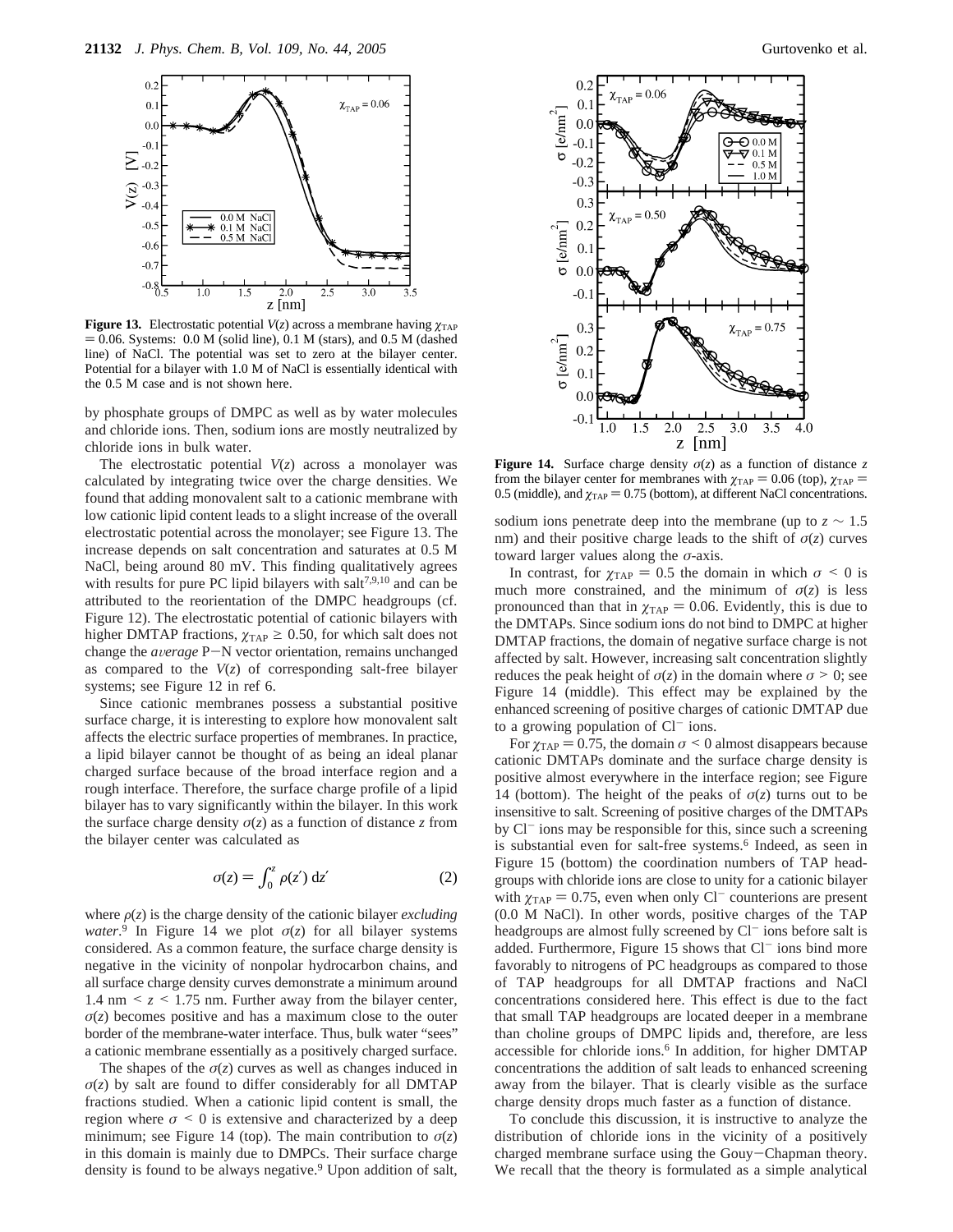

**Figure 15.** Coordination numbers  $N_c$  of DMPC (top) and DMTAP nitrogens (bottom) with chloride ions as a function of NaCl concentration. Shown are results for bilayers with  $\gamma_{\text{TAP}} = 0.06$  (circles), 0.5 (squares), and 0.75 (diamonds). The coordination numbers shown here were calculated in line with our previous study.<sup>6</sup> The error bars are computed as standard deviations.

solution of the Poisson-Boltzmann equation for a cloud of counterions (with no additional salt) close to a planar, oppositely charged surface having a surface charge density  $\sigma_s$ ; see, e.g., ref 47 for a review. For monovalent ions the Gouy-Chapman theory predicts the following ionic number density profile

$$
n_{\rm GC}(\tilde{z}) = \frac{1}{2\pi l_{\rm B}} \frac{1}{\left(\tilde{z} + b\right)^2} \tag{3}
$$

where  $l_B$  is the Bjerrum length (equal to 0.647 nm for water at a temperature of 323 K),  $\tilde{z}$  is the distance from a planar charged surface, and  $b = e/2\pi l_B |\sigma_s|$  is the so-called Gouy-Chapman length.

It turns out that a proper fit of our MD results for chloride number densities becomes possible if the location of the planar charged surface is chosen to be close to DMTAP headgroup positions, i.e., to the point where DMTAP contributions to  $\sigma(z)$ get saturated. This is consistent with the assumption of the Gouy-Chapman theory that the location of the planar charged surface should be determined by the surface charge density of a component whose charge is opposite to counterions. Figure 16 shows that for *salt-free* bilayer systems with medium and high DMTAP content, the MD results for number density profiles of Cl<sup>-</sup> counterions can be fitted very well by number densities from the Gouy-Chapman theory. In Figure 16 the positions of the charged plane (dashed vertical lines) were determined from the system in the above manner; the surface charge densities  $\sigma_s$  used for the Gouy-Chapman theoretical curves in Figure 16 were measured directly from MD simulations as the maximal values of the DMTAP  $\sigma(z)$  contributions and were taken to be  $\sigma_s \approx 0.869 \text{ e/mm}^2$  for  $\chi_{\text{TAP}} = 0.50$  and  $\sigma_s$  $\simeq 1.216$  e/nm<sup>2</sup> for  $\chi_{\text{TAP}} = 0.75$ . This corresponds to the Gouy-Chapman lengths of  $b \approx 0.28$  nm and  $b \approx 0.20$  nm for membranes with  $\chi_{\text{TAP}} = 0.50$  and  $\chi_{\text{TAP}} = 0.75$ , respectively. For the salt-free case with  $\chi_{\text{TAP}} = 0.06$ , a satisfactory fitting is prohibited by insufficient sampling due to the small number of  $Cl^-$  counterions.

When salt is added, the situation becomes different. Although for bilayer systems with 0.1 M NaCl one can still have a



**Figure 16.** Fitting of number density profiles *n*(*z*) of chloride ions measured in MD simulations (circles) to predictions by the Gouy-Chapman theory (solid lines) for salt-free bilayer systems with  $\chi_{\rm TAP} =$ 0.50 (top) and  $\chi_{\text{TAP}} = 0.75$  (bottom). The positions of planar charged surfaces used for the fitting are shown by dashed lines; see text for details.

relatively satisfactory fitting (data not shown), at higher NaCl concentrations (0.5 and 1.0 M) a proper fitting of the MD ionic number density profiles  $n(z)$  by eq 3 cannot be performed. This is something what one can expect because the Gouy-Chapman theory is formulated for a situation where *only counterions* are present in a system; when electrolyte is incorporated in a system, a more involved treatment of the Poisson-Boltzmann equation in the vicinity of a planar charged surface is needed.<sup>47</sup>

#### **IV. Summary and Conclusions**

To further our understanding of nonviral delivery vectors such as cationic liposomes, detailed atomistic studies of their properties together with complexes with DNA are called for. Such atomistic insight can be provided by "state-of-the-art" computer experiments which serve nowadays as a particularly feasible tool for studying biomolecular systems.

From this perspective, the lack of atomistic MD studies of cationic membranes is somewhat surprising. To our knowledge, the work by Bandyopadhyay et al.<sup>5</sup> and our recent study of cationic salt-free DMPC/DMTAP membranes<sup>6</sup> are the only exceptions to this situation. In the present work, our objective has been to provide further insight into structural and electrostatic properties of cationic membranes, focusing on the interplay of monovalent salt ions with membrane properties. In addition to all physiological cases, this issue is highly important in a variety of practical applications, including the role of electrostatic interactions in cationic lipid membranes surrounded by counterions of DNA.

We have found that the effect of monovalent NaCl on mixed DMPC/DMTAP lipid membranes depends strongly on the concentration of cationic lipids in the membrane. When the concentration is small, salt plays a major role and has a pronounced influence on the membrane. In this case the influence resembles that observed for neat zwitterionic phosphatidylcholine lipid bilayers.7,8,10 Sodium ions penetrate deep into the membrane and bind to the carbonyl region of DMPC lipids, while no binding of  $Na<sup>+</sup>$  was observed to cationic DMTAP. The formation of sodium-induced complexes between